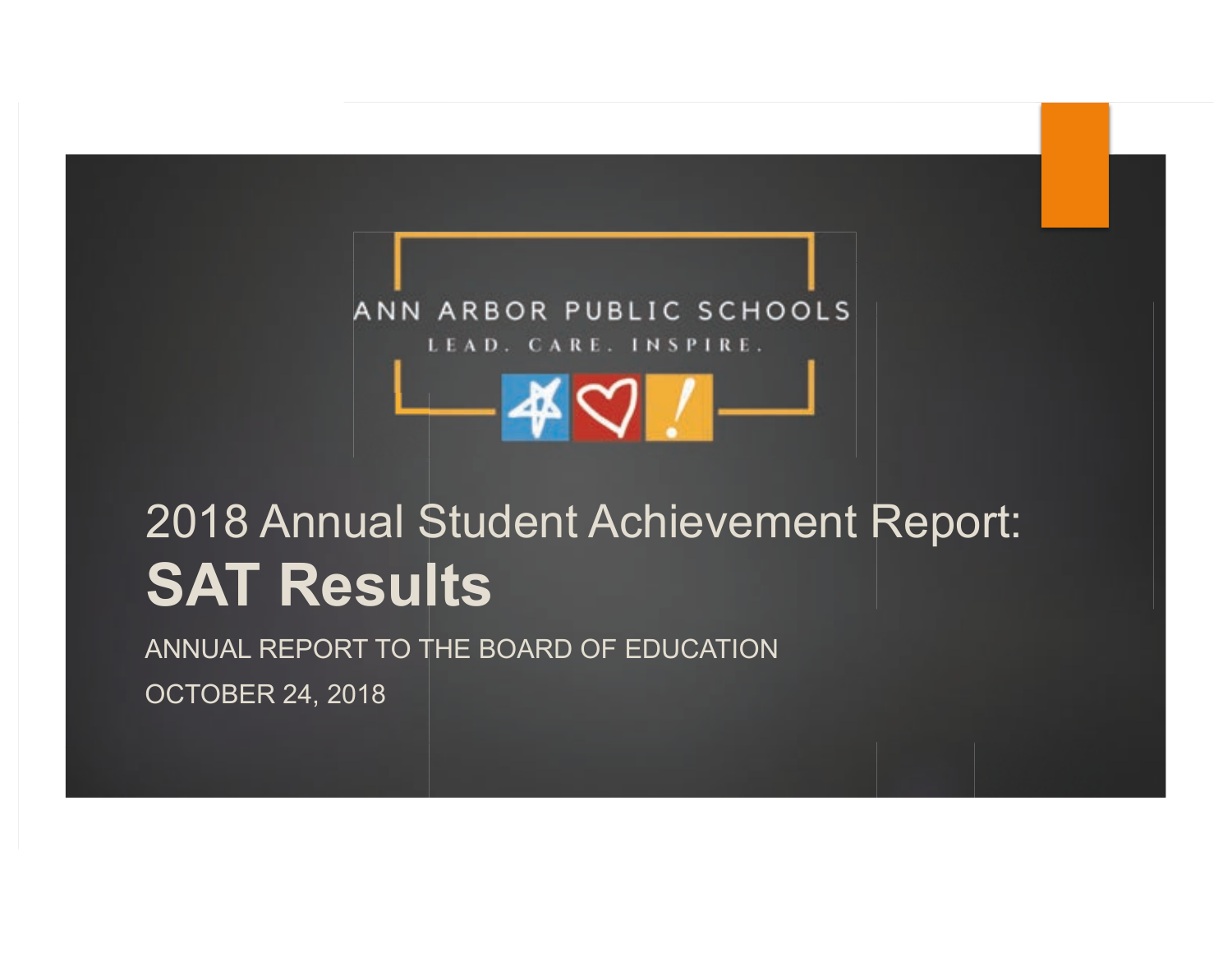### **Overview**

#### **Scholastic Assessment Test (SAT)**

- All 11<sup>th</sup> Grade Students Tested in Michigan  $\frac{1}{2}$
- **Administered April 2018**  $\frac{\partial}{\partial x^k}$
- Required by State of Michigan for Accountability  $\frac{\partial}{\partial x^k}$
- 7 States that assess 100% of 11<sup>th</sup> grade students:
	- ◈ Connecticut, Delaware, Michigan, Colorado, Illinois, New Hampshire, Rhode Island
- 6 States that assess at least 70% of 11<sup>th</sup> grade students:
	- ❖ Florida, Idaho, Maine, Massachusetts, New Jersey, West Virginia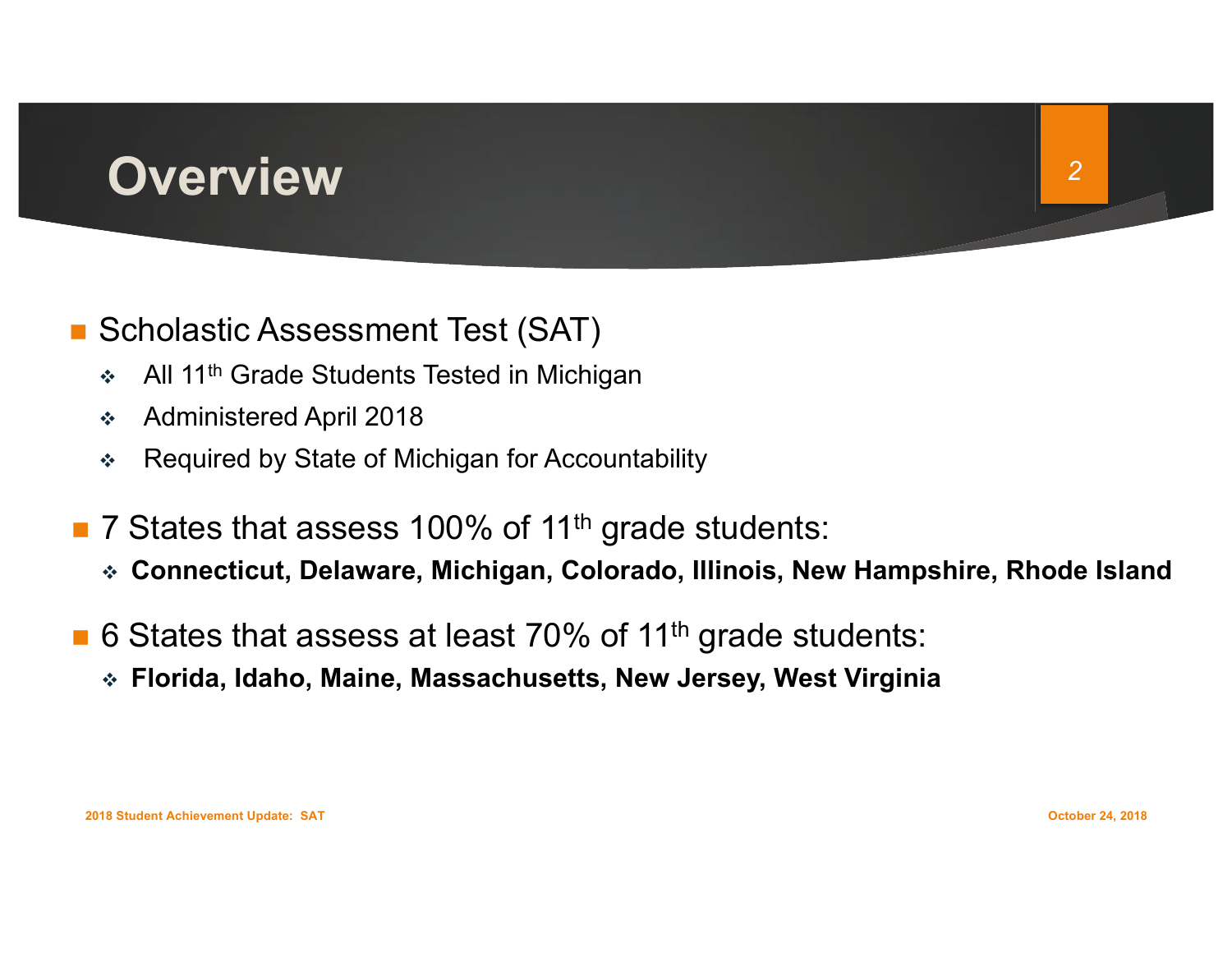### **SAT: Context**

#### $\blacktriangleright$  Historical

- Achieving universal access
- Ensuring widespread proficiency
- Mental Health & Wellness
	- Creating life balance

#### Current Trends

- Fewer colleges require entrance exams
- Shifting to evaluate students in areas other than test score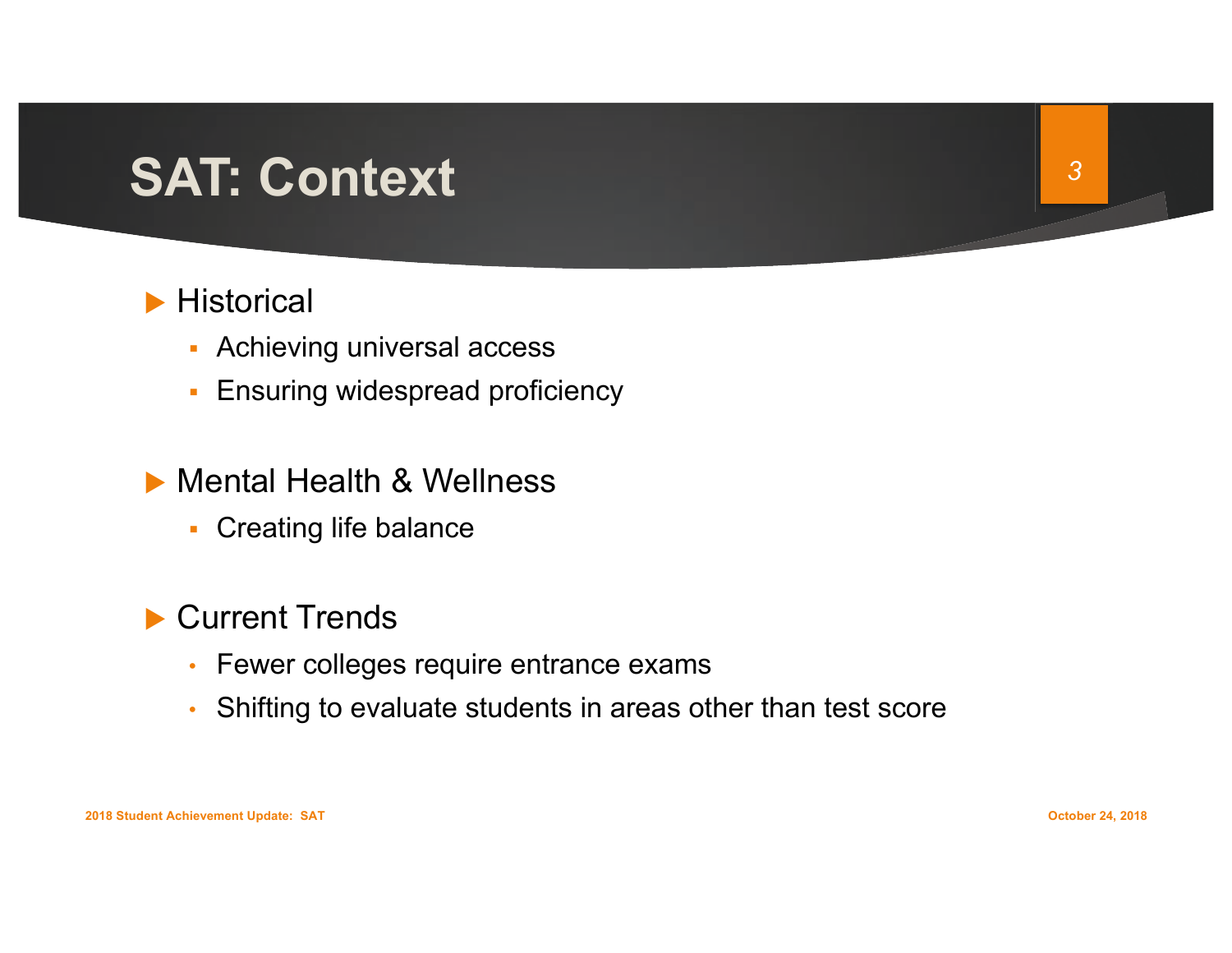### **Overview**

### Advantages of SAT Assessment

- ❖ National Assessment
	- Considered an important outcome or exit measure for PreK-12 system
	- ▶ Provides important college entrance assessment free of charge for every student during the school day - important to ensure equity and opportunity for:
		- Students from poverty
		- Students of color
		- ▶ Prospective and first generation college attendees
	- Provides valuable information about college readiness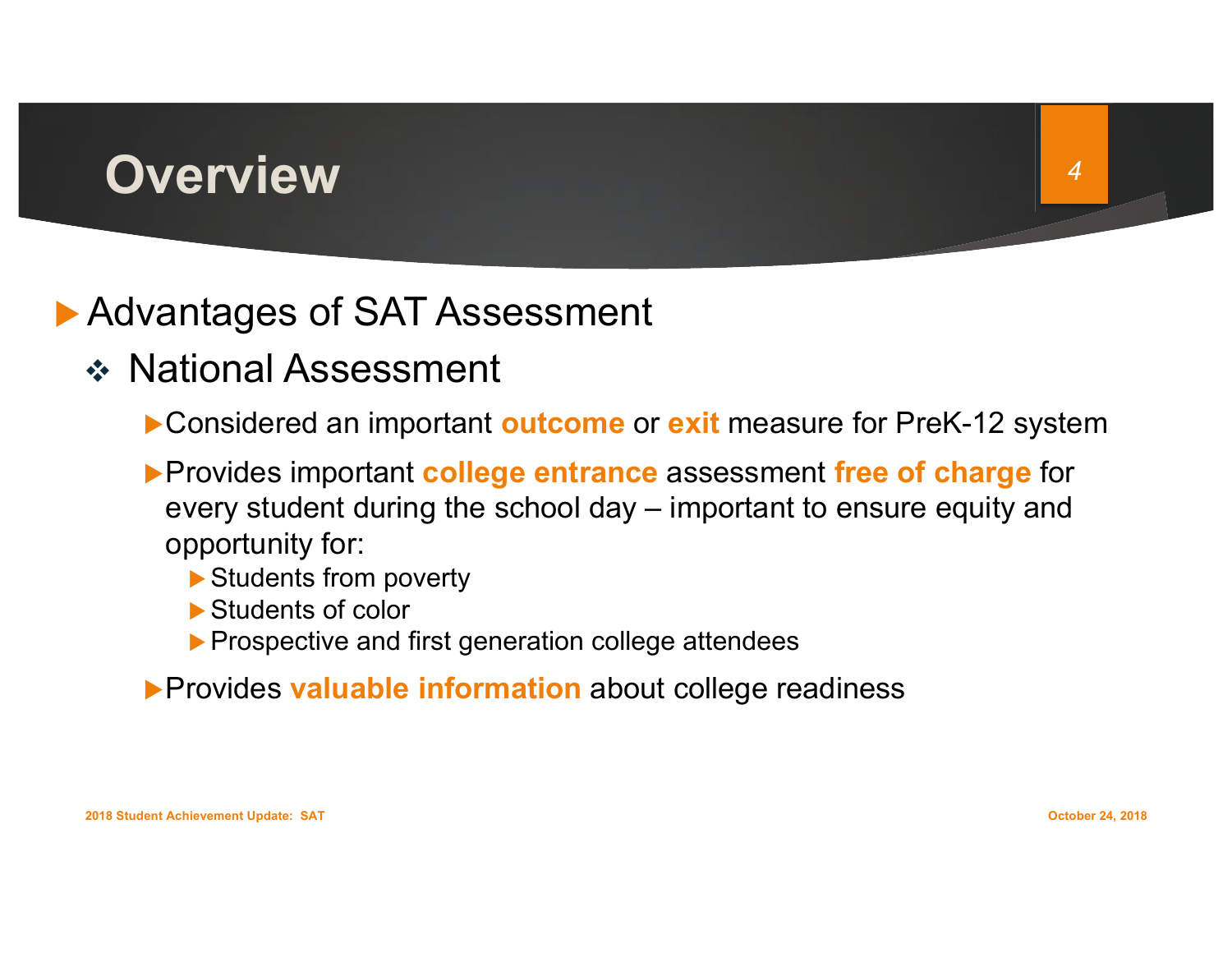### **SAT Scores and Subscores**

1 Total Score **Total Score** 400-1600 Scale 2 Section Scores **Evidence-Based Reading & Writing Math 200-800 Scale** 2 Cross-Test Scores **Analysis in Science 10-40 Scale Analysis in History/Social Studies** 3 Test Scores **Writing & Language Math** Reading **10-40 Scale 7 Subscores Words in Context Heart of Algebra 1-15 Scale** Problem Solving and **Command of Evidence** Data Analysis **Expression of Ideas Passport to Advanced Mathematics Standard English** Conventions Source: www.collegeboard.org

2018 Student Achievement Update: SAT

**October 24, 2018** 

 $\overline{5}$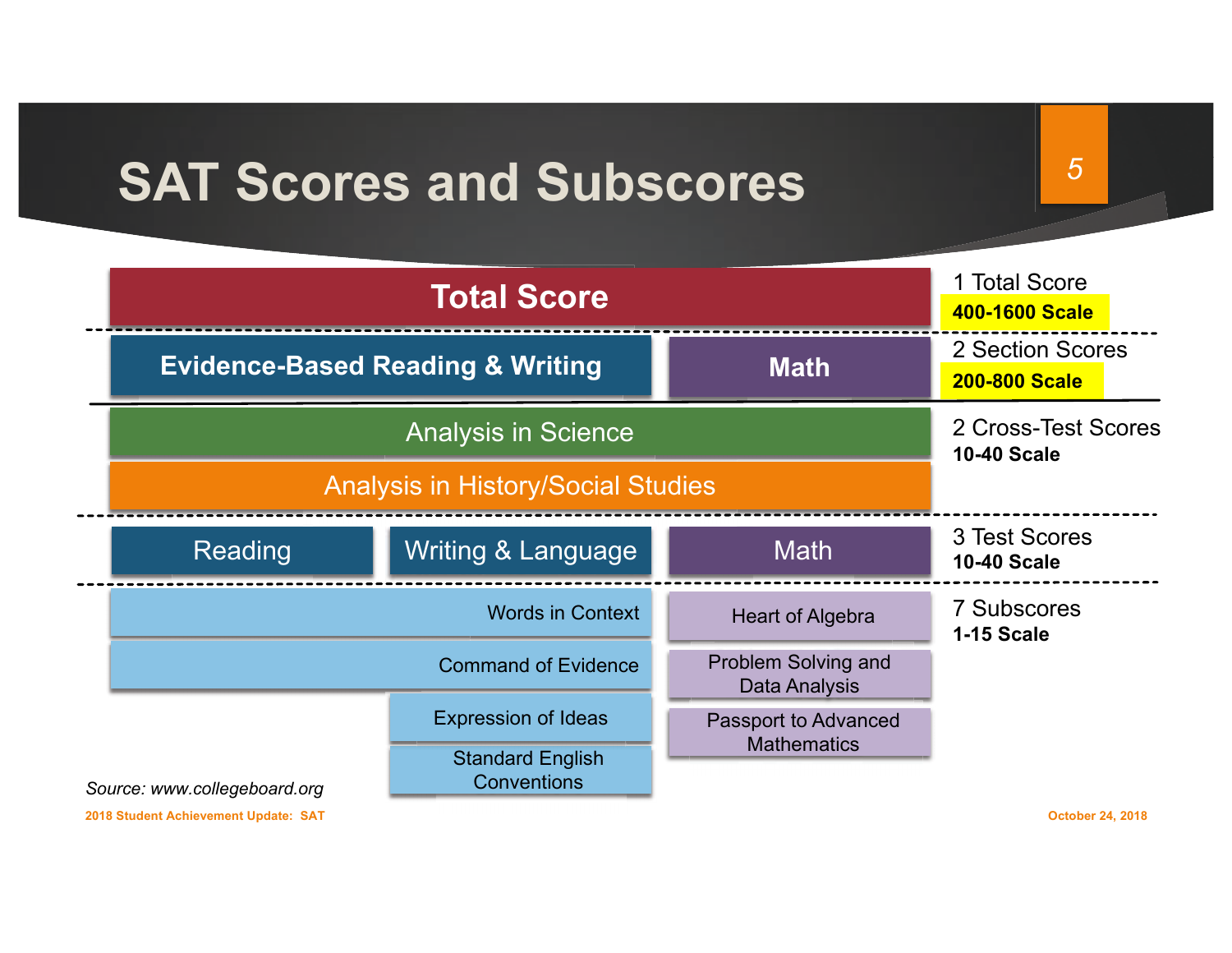#### ANN ARBOR PUBLIC SCHOOLS LEAD. CARE. INSPIRE.

# **2018 SAT Mean Scores**



2018 Student Achievement Update: SAT

**October 24, 2018**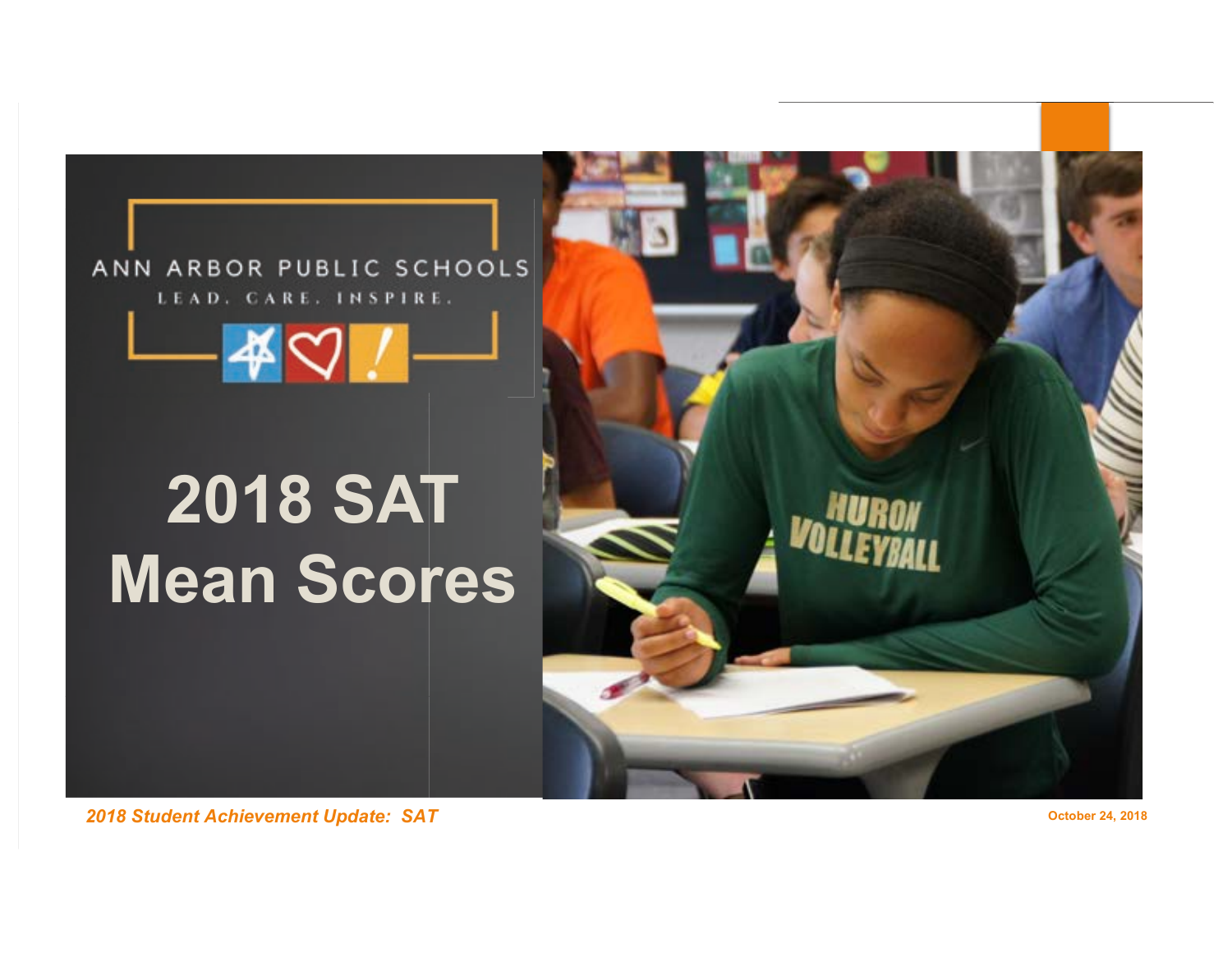### **2016-2018 SAT Mean Scores**

AAPS compared to State



 $\overline{7}$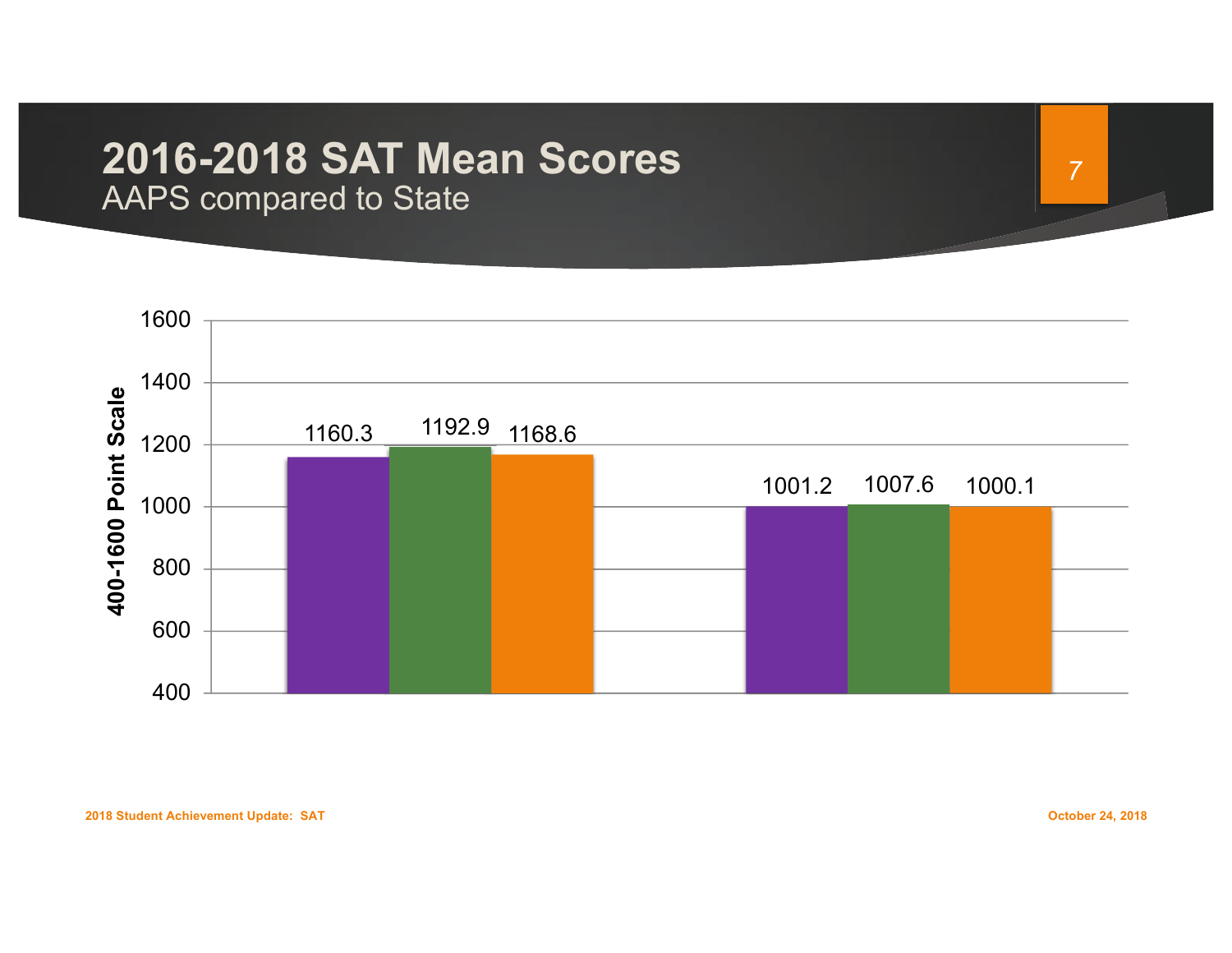#### **2018 SAT Results for Comparative Districts SAT Total Mean Scores**



**October 24, 2018**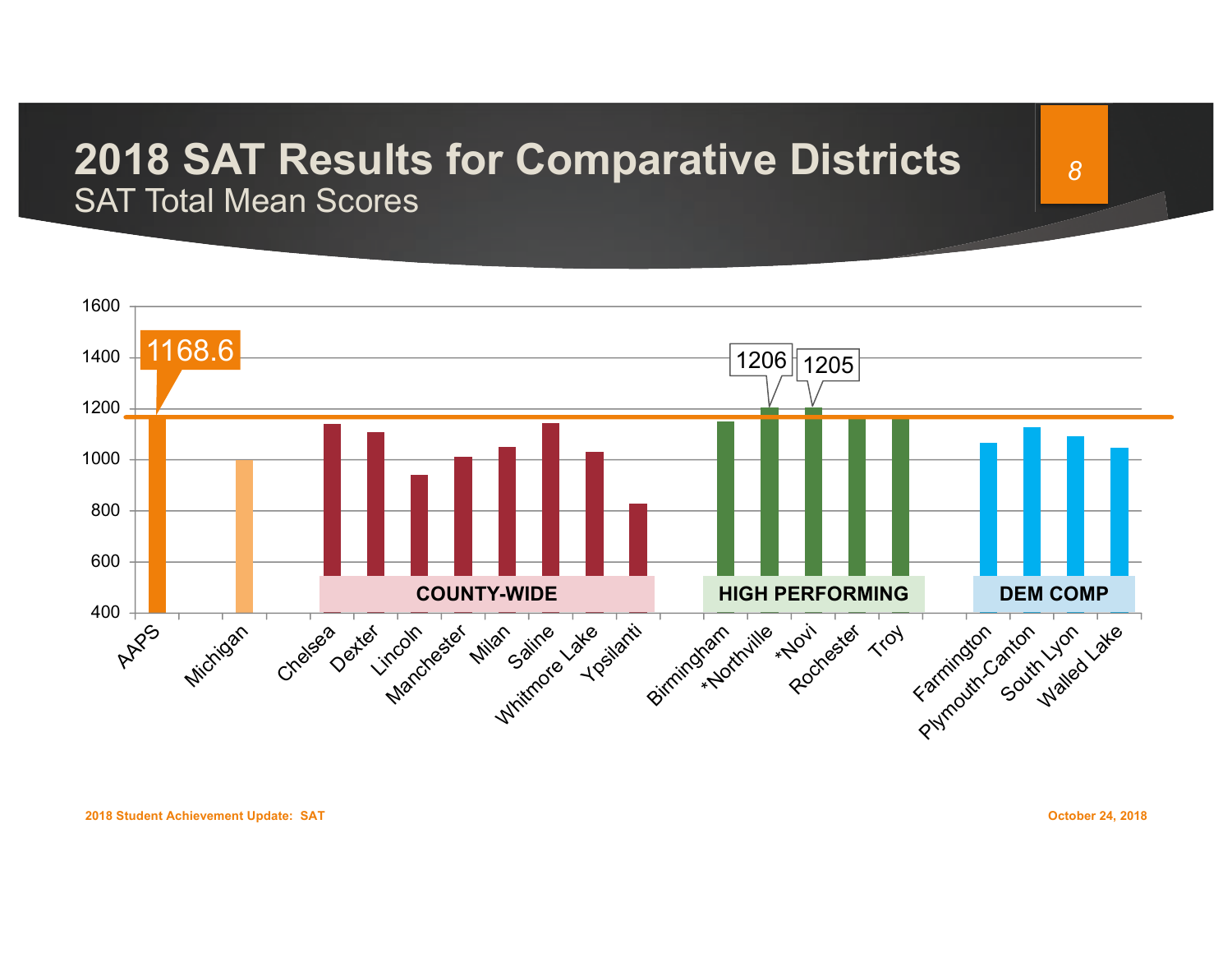### 2016-2018 SAT Total Mean Scores

**Student Group Comparison** 



#### **Number of Students Tested**

| 2016 | 1,230 | 702 | 221   | 162 | 61 | $\nabla$ | 229 | 25         | 103 |
|------|-------|-----|-------|-----|----|----------|-----|------------|-----|
| 2017 | 1,246 | 675 | 174   | 199 | 84 | 109      | 225 | E 7<br>ا ر | 123 |
| 2018 | 324   | 687 | ∕ ب∪ک | 216 | 89 | ن ے ا    | 325 | 60         | ∣∠J |

2018 Student Achievement Update: SAT

**October 24, 2018**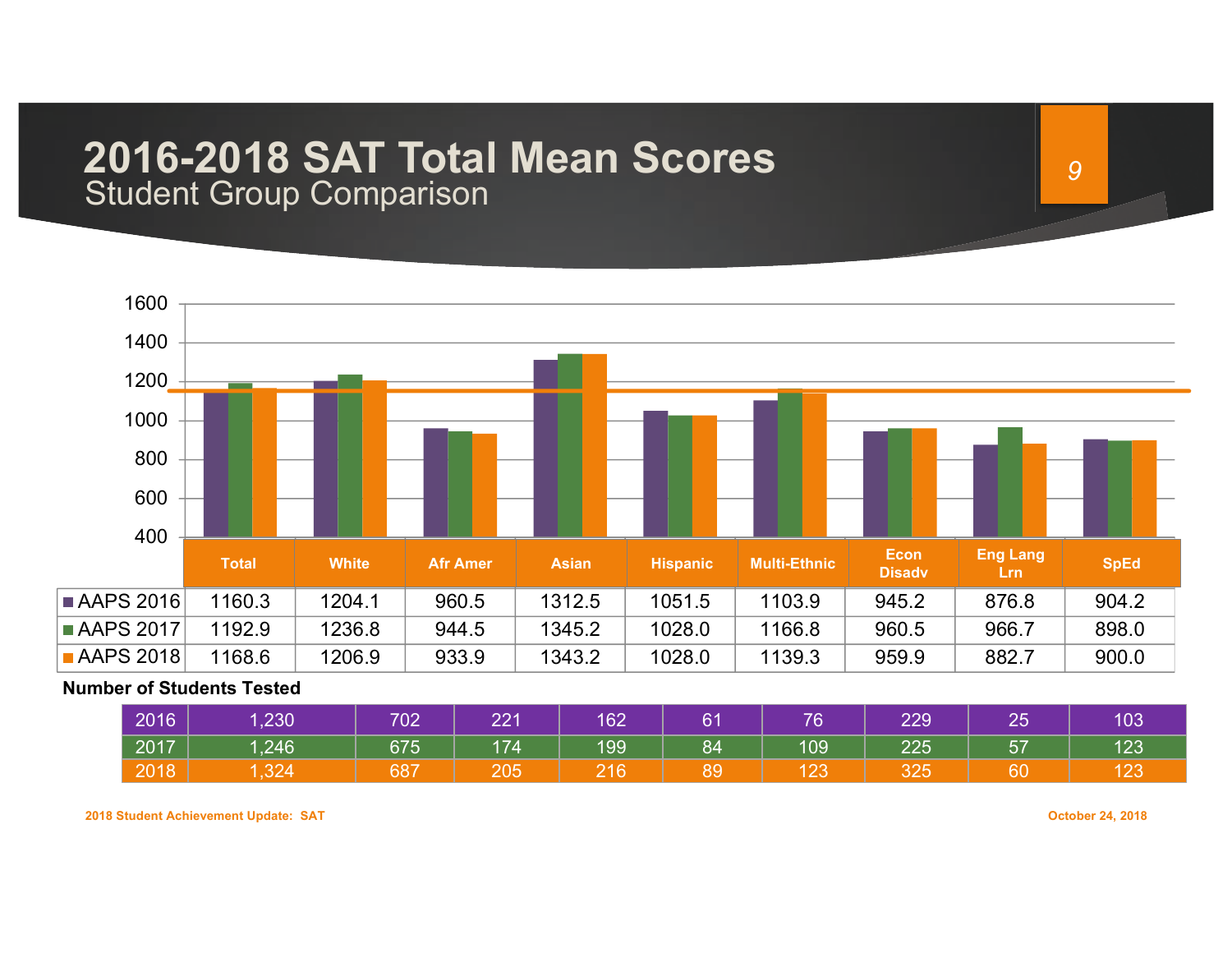# 2018 SAT Total Mean Scores

AAPS / State - Student Group Comparison



**October 24, 2018**